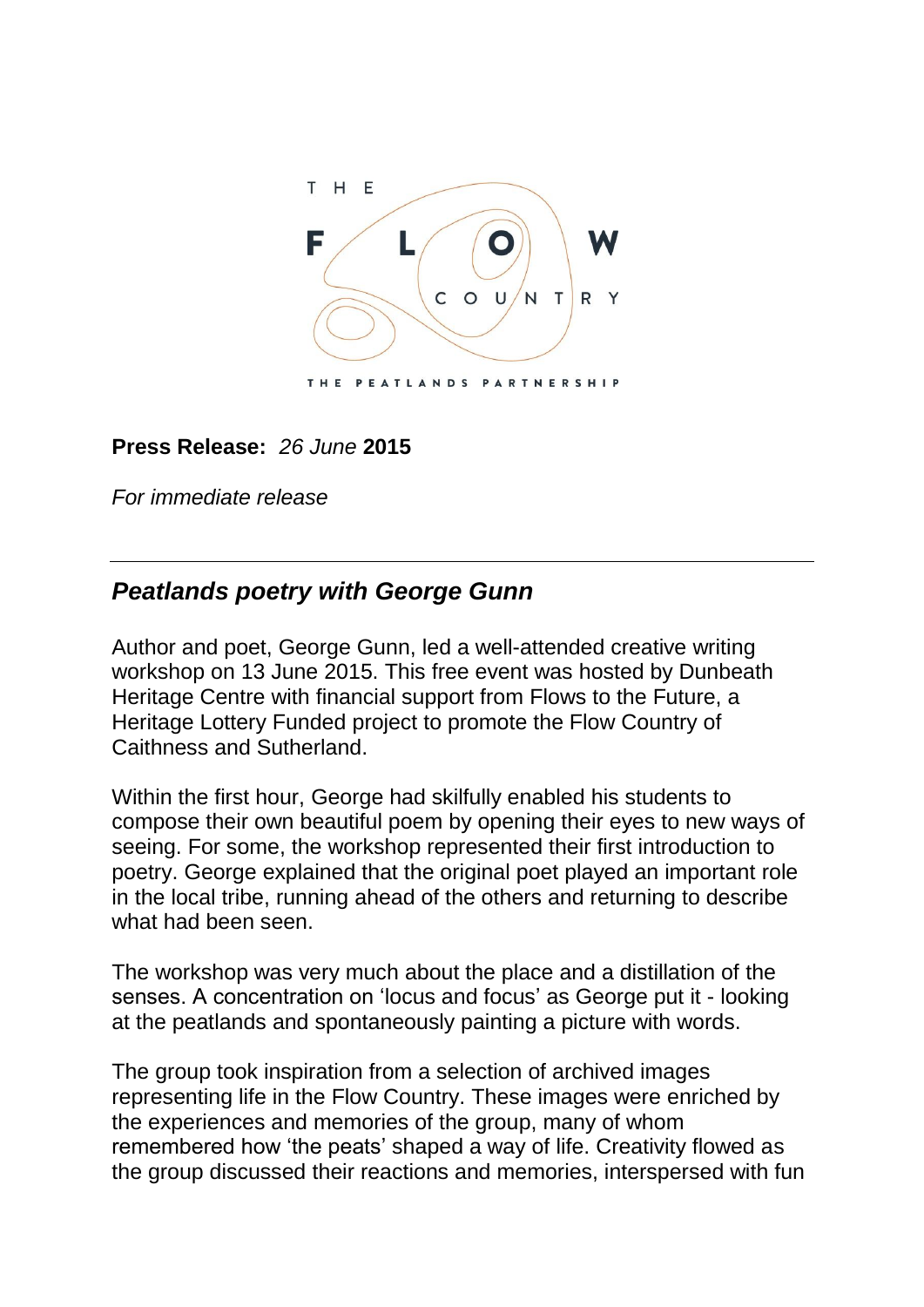and laughter when it was said that "you never know a man till you share a peat stack with him", which may well be true, and it was also clear that 'flow' in this sense never rhymed with 'snow'.

George Gunn said "It was a good, positive day, a creative day. The participants worked hard and that, as a tutor, is what you want".

"The secret to it, I think, is being in such a place as Dunbeath. With the spirit of Neil Gunn all around, the Dunbeath Heritage Centre is the natural place to discuss poetry, writing and creativity in general. I would like to see the facility in Dunbeath being a centre for writing, attracting people from all over Scotland, the Celtic diaspora - the world."

Christine Gunn, responsible for Community Engagement for Dunbeath Preservation Trust, said "There's a special connection for Dunbeath Heritage Centre with the Caithness peatlands, and we were proud to be part of the current 'Flows to the Future' programme.

"Neil M. Gunn was born in Dunbeath, and the landscape right up the strath fired his imagination throughout his entire life. Having another Gunn to carry on the Caithness writing tradition is significant, and the fact that George has such an interest in passing on some of his hardwon writing know-how is good for folk in our community who want to try writing. From the feedback, I think everybody who came was surprised at what they were able to produce in such a short time, and it was lovely having a complete mix of ages in the group."

The new poems and images from this event will be on display in the Education Room at Caithness Horizons on 27 July 2015 (11am until 3pm), as part of a larger exhibition from the Flows to the Future Project in celebration of International Bog Day.

ENDS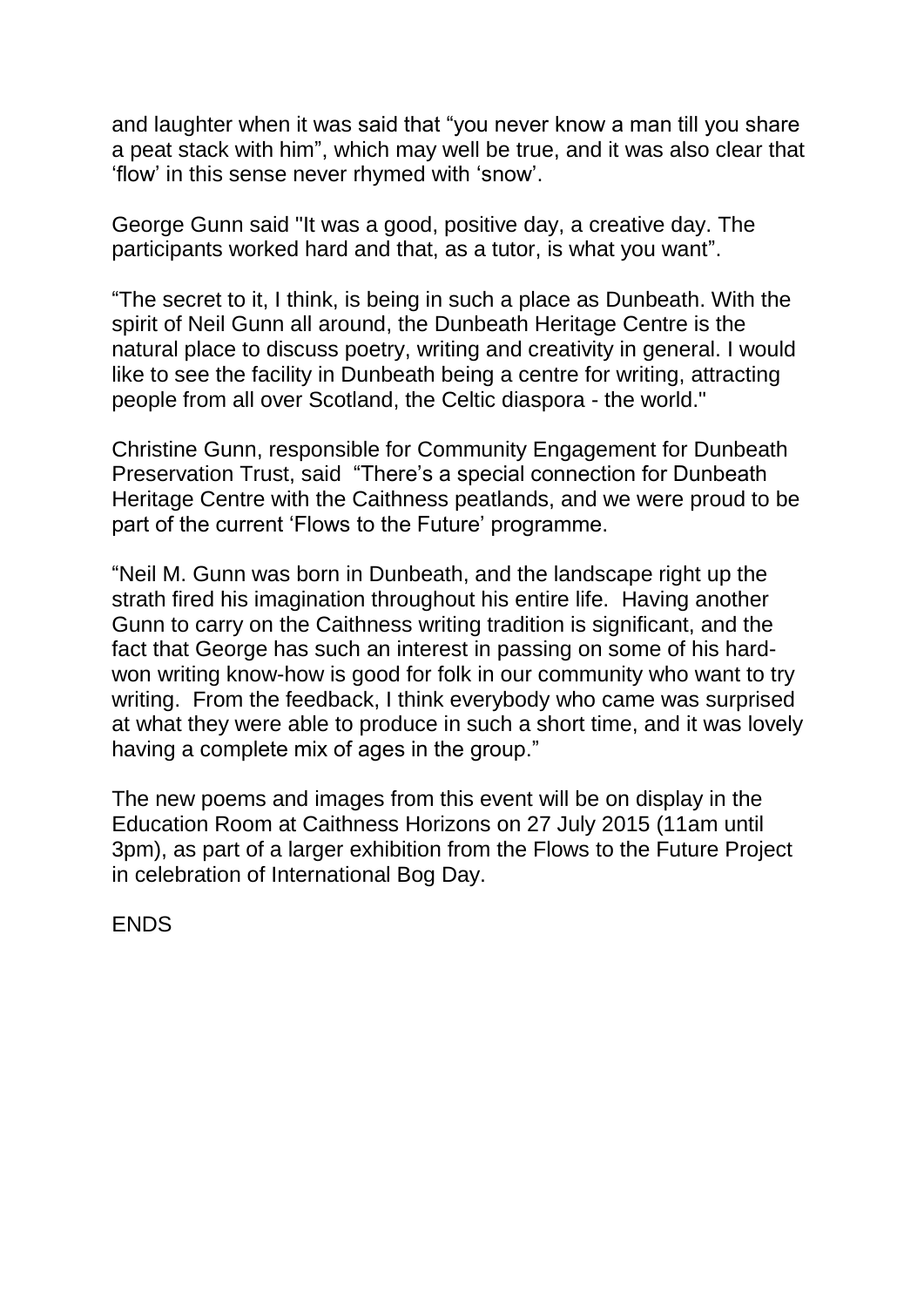*The Flows to the Future project gratefully acknowledges funding support from the Heritage Lottery Fund* 



#### **PHOTOGRAPHS**

- **1) George Gunn. Photo to be credited to Dunbeath Preservation Trust**
- **2) The group . Photo to be credited to Dunbeath Preservation Trust**
- **3) The group and GG standing up (2649)**
- **4) Hard at work (2655)**

#### **NOTES TO EDITORS**

The Peatlands Partnership includes Scottish Natural Heritage, Forestry Commission (Scotland), Highland Council, RSPB Scotland, Plantlife Scotland, Highlands & Islands Enterprise, The Highland Third Sector Interface, The Flow Country Rivers Trust, The Northern Deer Management Group and The Environmental Research Institute. It liaises with local community groups, , the Scottish Government's Rural Payments and Inspections Directorate and the North Sutherland Community Forest Trust. It is independently chaired by John Henderson of Scrabster Farm, Caithness.

RSPB Scotland is the lead partner in The Flows to the Future project, a Peatlands Partnership project, which gratefully acknowledges funding from the Heritage Lottery Fund and from the following funders and supporters; Environmental Research Institute, European Regional Development Fund, Forestry Commission (Scotland), Peatland Action, Highlands and Islands Enterprise, The Highland Council, RSPB, WREN, Scotland Rural Development Programme, Scottish Government, Scottish Natural Heritage and The Tubney Trust.